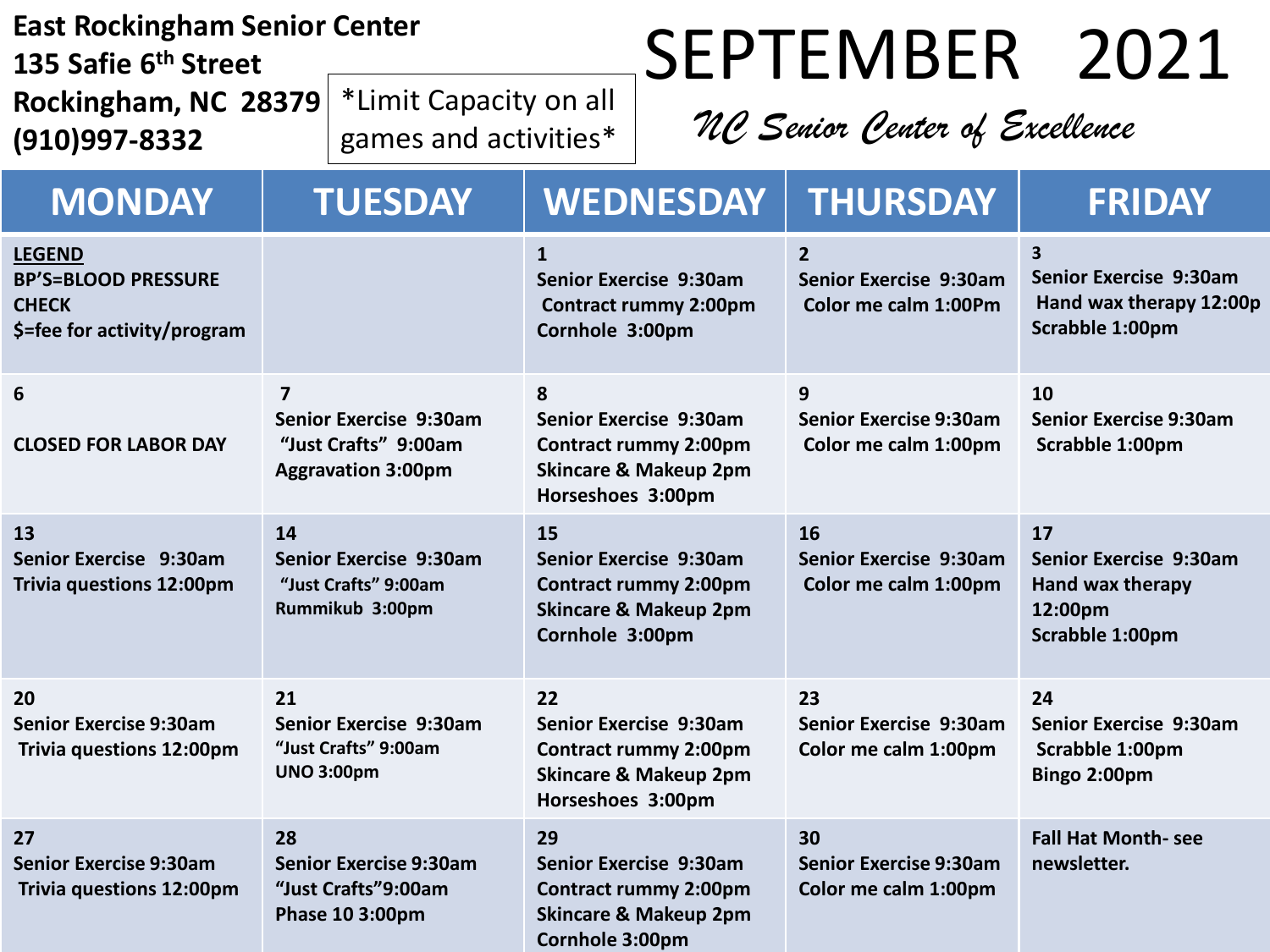Ellerbe Senior Center<br>306 Millstone Road, Ellerbe, NC 28338 910-652-6006

## September 2021

| <b>Monday</b>                                                             | <b>Tuesday</b>                                                                  | Wednesday                                                                                               | <b>Thursday</b>                                                                                 | <b>Friday</b>                                                          |
|---------------------------------------------------------------------------|---------------------------------------------------------------------------------|---------------------------------------------------------------------------------------------------------|-------------------------------------------------------------------------------------------------|------------------------------------------------------------------------|
| *Masks are required<br>*limited capacity on<br>games and activities       |                                                                                 | $\overline{1}$<br>Walk @ 9:00am<br>Volleyball Practice@<br>10:00am                                      | $\overline{2}$<br>Walk @ 9:00am Bingo<br>Valeri with Cornerstone @<br>12:15pm                   | $\overline{\mathbf{3}}$<br>Walk @ 9:00am                               |
| 6<br><b>Closed for Labor Day</b>                                          | 7<br>Walk @ 9:00am<br><b>Birthday Party with First</b><br>Carolina Care @ 12:15 | 8<br>Walk @ 9:00am<br><b>Volleyball Practice 10:00</b><br>AWAY Game V/S E Rock@<br>2:00 <sub>pm</sub>   | 9<br>Walk @ 9:00am<br><b>Bingo with Richmond Pines</b><br>12:15pm Exercise @<br>$9:30am - 10am$ | 10<br>Walk @ 9:00am<br><b>Bingo with Community</b><br>Hospice @ 12:15  |
| 13<br>Walk @ 9:00am<br>Bingo @ 12:15pmwith<br><b>Premier Benefits</b>     | 14<br>Walk @ 9:00am<br><b>Crafts with Kim Hotter</b>                            | 15<br>Walk @ 9:00am<br><b>Volleyball Practice</b><br><b>Volleyball Game V/S</b><br>Hamlet HOME @ 2:00pm | 16<br>Walk @ 9:00am<br><b>Bingo with Humana</b><br>12:15pm                                      | 17<br>Walk @ 9:00am                                                    |
| 20<br>Walk @ 9:00am<br><b>Bingo with Simply</b><br>Medical Supply 12:15pm | 21<br>Walk @ 9:00am<br>Hand Waxing @ 12:15                                      | 22<br>Walk @ 9:00am                                                                                     | 23<br>Walk @ 9:00am<br><b>Bingo with Autumn Care</b>                                            | 24<br>Walk @ 9:00am                                                    |
| 27<br>Walk @ 9:00am                                                       | 28<br>Walk @ 9:00am                                                             | 29<br>Walk @ 9:00am                                                                                     | 30<br>Walk @ 9:00am                                                                             | Legend:<br>$$$ = Fee for program/<br>activity<br>*= Seating is limited |